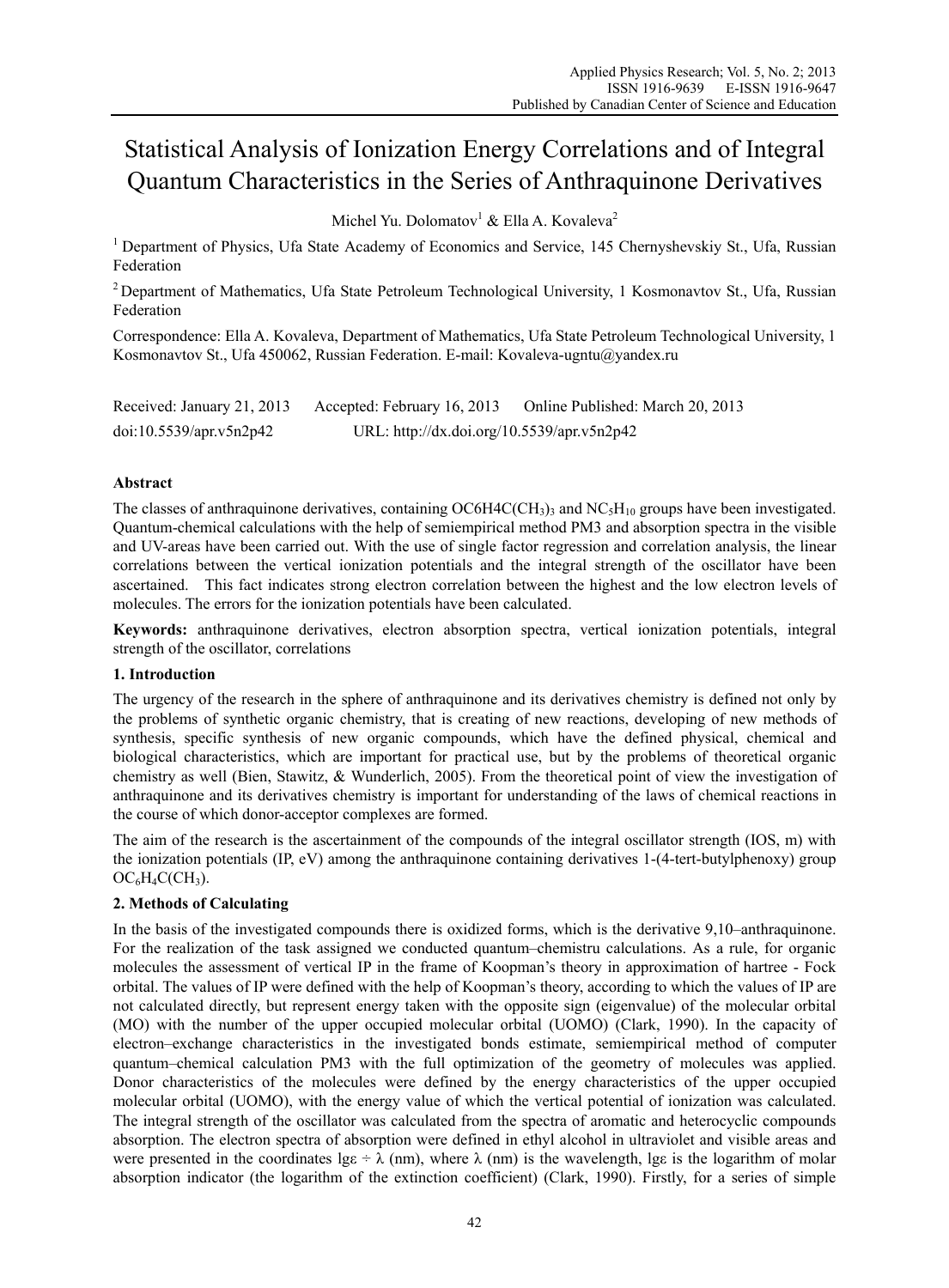molecules the correlated dependence among ISO, the ionization energy and the affinity with the electron (Coptug, 1978; Dolomatov, 1995; Dolomatov & Mukaeva, 1995):

$$
IP = \alpha + \beta \Theta \tag{1}
$$

were obtained, where  $\alpha$ , eV *u* β, eV/nm are constants,  $\Theta$  is the integral strength of the oscillator, nm.

$$
\Theta = \int_{\lambda_0}^{\lambda_k} l g(\varepsilon_\lambda) d\lambda \tag{2}
$$

In our research the integral strength of the oscillator represents experimentally defined area under the absorption line. Let us define more precisely the notion of the logarithmic ISO. Electron absorption spectra were detected in ultraviolet and visible areas in the coordinates  $\lg \div \lambda$  (nm), where  $\lambda$  (nm) is the wavelength, lge is the logarithm of the molecular absorption indicator (the logarithm of the extinction coefficient) (Eleshevich, 2001). As it is known, for the simplification of calculations lgε is often used in ultraviolet and visible spectroscopy because it allows with the equal accuracy to render the form of spectral stripes, which are different in intensity in several values (Burshtein & Shorygin, 1989). Because of the fact that the logarithm is the dimensionless quantity, the converted dimension quantity was turned into dimensionless before finding the logarithm. In our investigations the integral strength of the oscillator represents experimentally defined area under the absorption line. Apparently ISO, calculated according to the logarithmic Formula (2) characterizes the scale of the quantum system of the quantum continuum which interacts with radiation. The processing of the results was realized according to the algorithm of single factor regression and correlation analysis. As in the general case the exact analytical dependence of IP from ISO is not known, it is reasonable to orient to the construction of the correlation model, which takes into account the peculiarities of carrying out laboratory experiments, that is to use the correlation for the search of linear correlations among the characteristics. The criterion of assessing of the calculations accuracy was the average quadratic error (AQE) of measurement, which was calculated according to Gauss formula.

Numeric differences in the ionization potentials, calculated with the help of the method РМ3 and according to the trendline, was defined with the help the statistic of Fisher's (F-test) according to the formula:

$$
F = \frac{S_{PI}^2}{S_{PI^*}^2}
$$
, where  $s_{PI}^2$  is the variance of the first group and  $S_{PI^*}^2$  is the variance of the second group.

#### **3. Results Review**

In the research under consideration we investigated the class of representatives of anthraquinone derivatives with the substituents  $OC_6H_4C(CH_3)$  (Table 1) and constructed the correlation dependencies of IP from ISO (Figure 1), as well as calculated the calculation errors.

Explanations of the Table:

PI, eV – the potentials of ionization calculated by method PM 3;

PI\*, eV – the potentials of ionization calculated on a line of a trend;

δ, эВ – absolute error; Δ, % - ratio error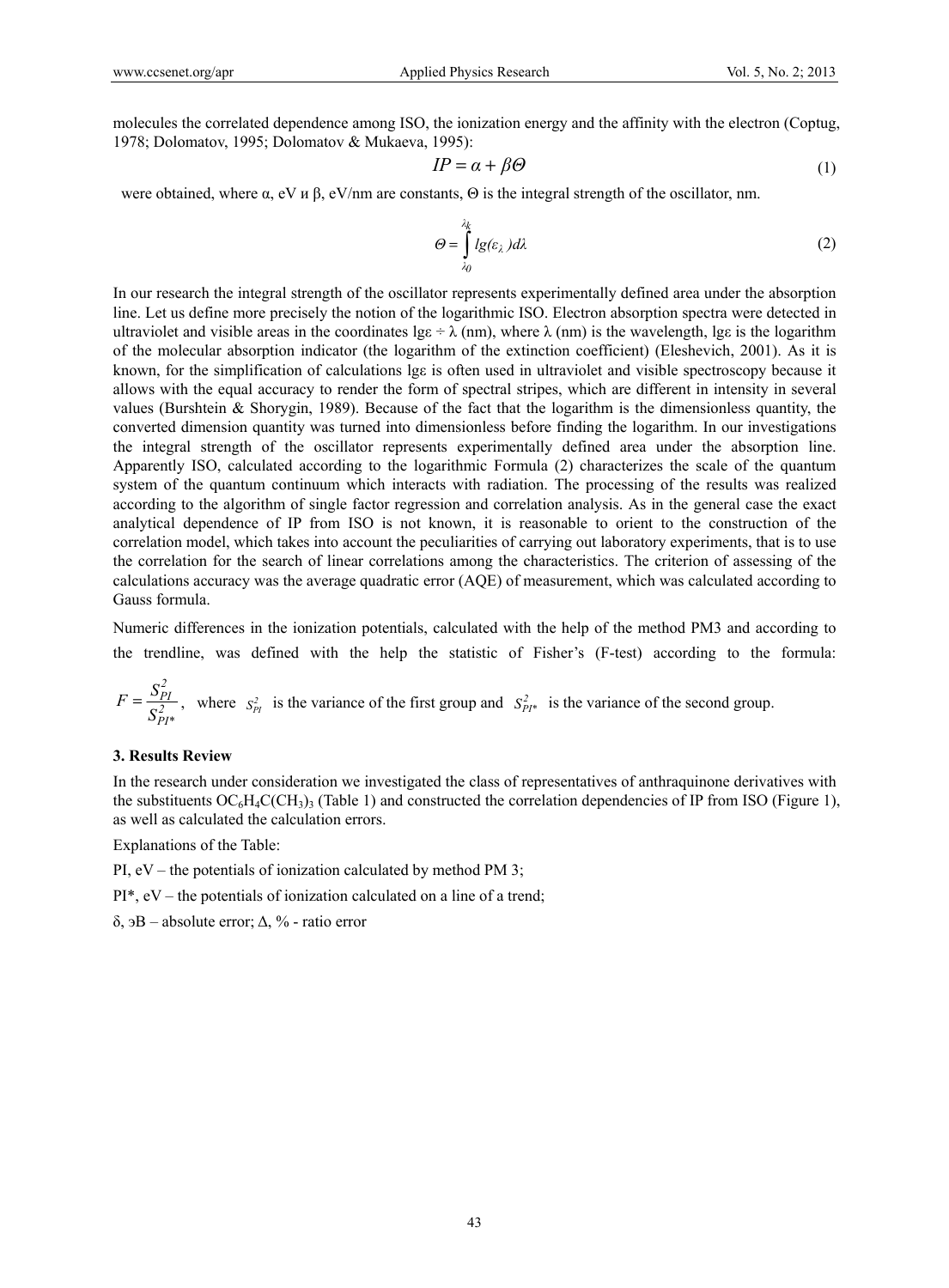| The name and the chemical formula<br>No | <b>ISO</b>                                                                                | PI  | $PI*$ | Δ    | $\Delta$  |               |
|-----------------------------------------|-------------------------------------------------------------------------------------------|-----|-------|------|-----------|---------------|
|                                         |                                                                                           | nm  | eV    | eV   | 9B        | $\frac{0}{0}$ |
| $\mathbf 1$                             | 1-(4-tert.- butylphenoxy)antraguinone<br>$C_{24}H_{20}O_3$                                | 375 | 9,45  | 9,46 | 0,01      | 0,07          |
| $\boldsymbol{2}$                        | 2-nitro-1-(4- tert.- butylphenoxy) antraguinone<br>$C_{24}H_{19}NO_5$                     | 669 | 9,16  | 9,16 | 0,00      | 0,02          |
| $\mathfrak{Z}$                          | 1-(4- tert.- butylphenoxy) -2-oxyantraguinone<br>$C_{24}H_{20}O_4$                        | 540 | 9,32  | 9,29 | 0,03      | 0,31          |
| $\overline{4}$                          | 3-bromine-(4- tert.- butylphenoxy)antraguinone<br>$C_{24}H_{19}BrO_3$                     | 425 | 9,38  | 9,41 | 0,03      | 0,28          |
| 5                                       | 2-acetylamino-1-(4- tert.- butylphenoxy)antraguinone<br>$C_{26}H_{23}NO_4$                | 444 | 9,36  | 9,39 | 0,03      | 0,29          |
| 6                                       | 2-triftoracetylamino-1-(4- tert.- butylphenoxy)antraguinone<br>$C_{26}H_{20}F_3NO_4$      | 469 | 9,39  | 9,36 | 0,03      | 0,30          |
| $\boldsymbol{7}$                        | 2-isobutyrylamino-1-(4- tert.- butylphenoxy)antraguinone<br>$C_{28}H_{27}NO_4$            | 435 | 9,35  | 9,40 | 0,05      | 0,49          |
| $\,8\,$                                 | 2-benzoilamino-1-(4- tert.- butylphenoxy)antraguinone<br>$C_{31}H_{25}NO_4$               | 463 | 9,30  | 9,37 | 0,07      | 0,73          |
| 9                                       | 2-(4-nitrobenzoil)amino-1-(4- tert.- butylphenoxy)antraguinone<br>$C_{31}H_{24}N_2O_6$    | 479 | 9,36  | 9,35 | 0,01      | 0,08          |
| 10                                      | 2-(pentaftorbenzoil)amino-1-(4- tert.- butylphenoxy)antraguinone<br>$C_{31}H_{20}F_5NO_4$ | 455 | 9,37  | 9,38 | 0,01      | 0,07          |
| 11                                      | 2-methylamino-1-(4- tert.- butylphenoxy)antraguinone<br>$C_{25}H_{23}NO_3$                | 630 | 9,11  | 9,20 | 0,09      | 0,99          |
| 12                                      | 4-(N-acetyl-N-methylamino)-1-(4-tert.-butylphenoxy)antraguinone<br>$C_{27}H_{25}NO_4$     | 386 | 9,47  | 9,45 | 0,02      | 0,26          |
| 13                                      | 2-dibenzilamino-1-(4- tert.- butylphenoxy)antraguinone<br>$C_{38}H_{33}NO_3$              | 581 | 9,27  | 9,25 | 0,02      | 0,21          |
| 14                                      | 3-piperidin-1-(4- tert.- butylphenoxy)antraguinone<br>$C_{29}H_{29}NO_3$                  | 654 | 9,12  |      | 9,18 0,06 | 0,62          |
| 15                                      | 1-hydroxy-2-(4- tert.- butylphenoxy)antraguinone<br>$C_{24}H_{20}O_4$                     | 532 | 9,34  | 9,30 | 0,04      | 0,44          |
| 16                                      | 2-diethylamino-1-(4- tert.- butylphenoxy)antraguinone<br>$C_{28}H_{29}NO_3$               | 690 | 9,04  | 9,14 | 0,10      | 1,11          |
| 17                                      | 4-methylamino-1-(4- tert.- butylphenoxy)antraguinone<br>$C_{25}H_{23}NO_3$                | 675 | 9,18  | 9,16 | 0,02      | 0,26          |
|                                         | Average errors                                                                            |     |       |      | 0,04      | 0,38          |
| Root-sum-square uncertainty, eV         |                                                                                           |     |       |      |           | 0,12          |

# Table 1. The anthraquinone compounds containing 1-(4-tert.-butylphenoxy) group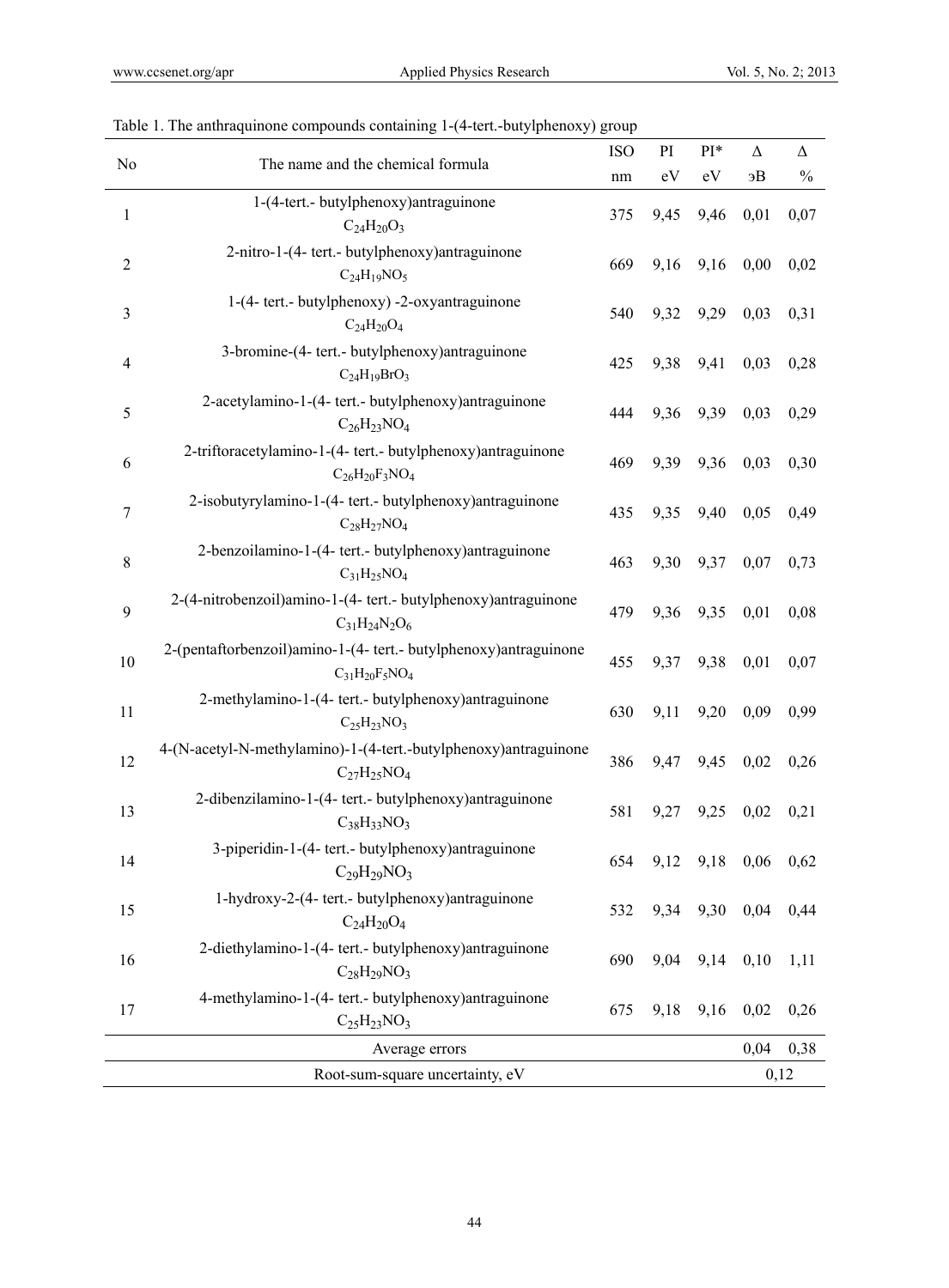It indicates, that the differences, which take place in the calculations of IP are insignificant and the trendline describes well the dependence of IP from ISO.

F is the ratio of two variances. The F-test statistic (rounded to two decimal places) is  $F=1,39$ . For  $F(16,16)$  and a probability of 0,05, the F statistic is 2,33.



Figure 1. The dependence of the ionization potentials on the integral strength of the oscillator in a series of anthraquinone derivatives with the substituents  $OC<sub>6</sub>H<sub>4</sub>C(CH<sub>3</sub>)<sub>3</sub>$ 

The points on the diagram form the area which is alike a straight line. It indicates the existence of close positive correlation among the variables under consideration. The scatter plot below shows a linear regression line superimposed on it. It also displays the value of  $R^2$  and the equation of the line. Regression Equation y=-0.0011x+9.8727. Observe that the y-intercept value is 9.8727 and the value of the slope is -0.0011.  $\mathbb{R}^2$ demonstrates the degree of the trend approximation to the actual values of the dynamical series. As the figure shows, these IP and ISO have close to linear dependence. The value of approximation reliability equals to 0,89. This indicates good coincidence of the calculation line with the data. On the assumption of all the above said we can make a conclusion that this linear dependence is quite applicable for defining of ISO with the help of IP and vice-versa. We should mention that the pattern of observance does not fit in with the known dependence of IP on ISO. Apparently, it is connected with the entropic effects because of great number of substituents in these molecules.

#### **4. Conclusions**

The analysis of the available experimental data and quantum-chemical calculations confirm the correlation of ISO with vertical IP for anthraquinone derivatives, which contain 1-(4-tert-butylphenoxy) group (substituents of  $OC_6H_4C(CH_3)$ , which was ascertained earlier for simpler compounds. The linear connection between the vertical ionization potential and the integral strength of the oscillator was determined. It indicates strong correlation interaction of the electrons of the highest and low electron levels of the molecules.

#### **References**

- Atlas of spectra of aromatic and heterocyclic compounds. (1978). Edition 16/Academy of sciences of USSR, Siberian branch. Novosibirsk institute of organic chemistry. Scientific-information center on molecular spectroscopy. Under the reduction of V.A. Coptug. Novosibirsk NIOC, p. 162.
- Bien, H.-S., Stawitz, J., & Wunderlich, K. (2005). Anthraquinone Dyes and Intermediates. *Ullmann's Encyclopedia of Industrial Chemistry*. Weinheim: Wiley-VCH. http://doi.ox.org:10.1002/14356007.a02\_355